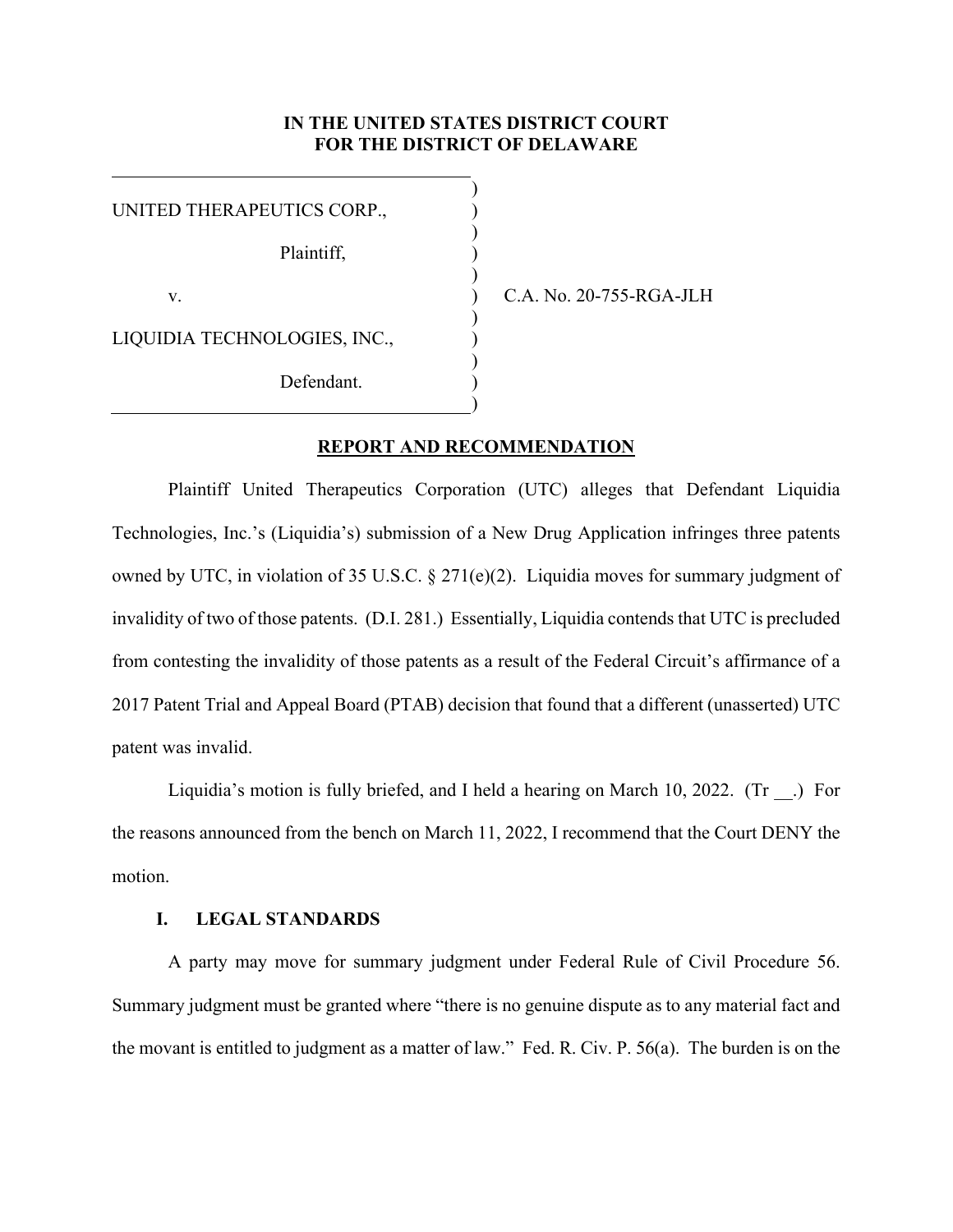movant to demonstrate the absence of a genuine issue of material fact. *Matsushita Elec. Indus. Co., Ltd. v. Zenith Radio Corp.*, 475 U.S. 574, 585–86 (1986).

"An assertion that a fact cannot be—or, alternatively, is—genuinely disputed must be supported either by 'citing to particular parts of materials in the record, including depositions, documents, electronically stored information, affidavits or declarations, stipulations (including those made for purposes of the motion only), admissions, interrogatory answers, or other materials,' or by 'showing that the materials cited do not establish the absence or presence of a genuine dispute, or that an adverse party cannot produce admissible evidence to support the fact.'" *Resop v. Deallie*, No. 15-626, 2017 WL 3586863, at \*2 (D. Del. Aug. 18, 2017) (quoting Fed. R. Civ. P. 56(c)(1)(A) & (B)). A factual dispute is genuine only where "the evidence is such that a reasonable jury could return a verdict for the nonmoving party." *Anderson v. Liberty Lobby, Inc.*, 477 U.S. 242, 248 (1986). The Court must "draw all reasonable inferences in favor of the nonmoving party, and it may not make credibility determinations or weigh the evidence." *Reeves v. Sanderson Plumbing Prods., Inc.*, 530 U.S. 133, 150 (2000).

### **II. DISCUSSION**

My Report and Recommendation was announced from the bench on March 11, 2022, as follows:

> This is my Report and Recommendation on Defendant Liquidia's Motion for Summary Judgement of Invalidity of the '066 and '90[1](#page-1-0) Patents Due to Collateral Estoppel.<sup>1</sup>

> I will summarize the reasons for my recommendation in a moment. But before I do, I want to be clear that my failure to address a particular argument advanced by a party does not mean that I did not consider it. We have carefully considered the parties' briefs and attached exhibits, and the arguments made at yesterday's

<span id="page-1-0"></span> $^{1}$  (D.I. 281.)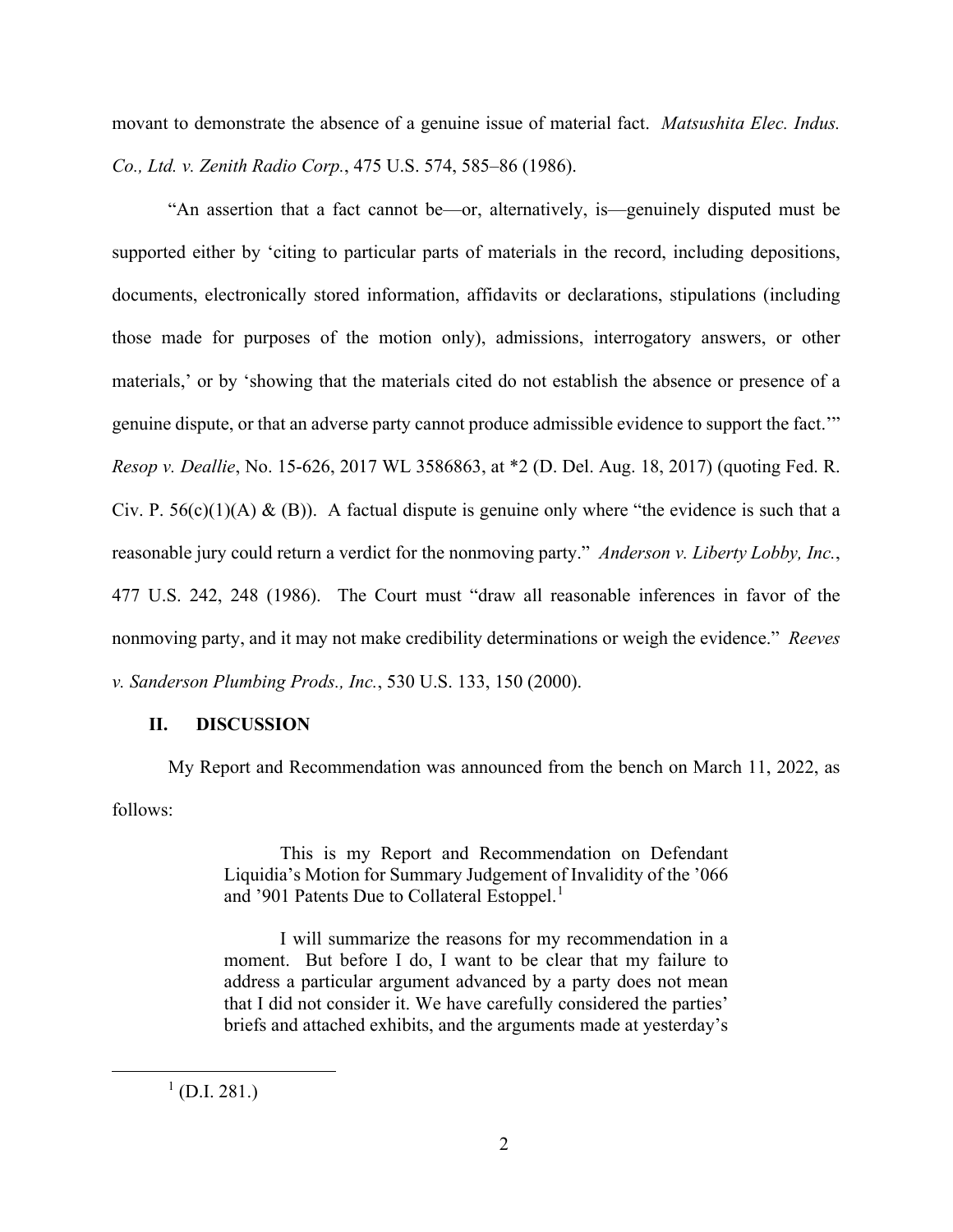hearing, as well as the letter I received last night.<sup>[2](#page-2-0)</sup> We will not be issuing a separate opinion, but we may put on the docket a written document containing a transcript of the recommendation that I am about to state that also refers to the applicable legal standards and case citations.

For the following reasons, I recommend that Liquidia's motion be DENIED.

There are three patents at issue in this litigation. This motion concerns two of those patents: [U.S. Patent No. 9,593,066] (the '066 patent) and [U.S. Patent No. 9,604,901] (the '901 patent). Both are part of a family of patents owned by Plaintiff UTC. That family also includes [U.S. Patent No. 8,497,393] (the '393 patent).

The '066, '901, and '393 patents have a common specification. The specification describes an allegedly new process for making a prior art pharmaceutical ingredient, treprostinil. UTC uses the claimed process to make [active pharmaceutical ingredient] (API) for branded drugs, including Tyvaso®.

The '393 patent contained product-by-process claims. In 2015, a former UTC competitor, SteadyMed, filed an [inter partes review] (IPR) proceeding on the '393 patent. On March 31, 2017, the PTAB issued a decision invalidating every claim of the '393 patent because it found that SteadyMed had demonstrated, by a preponderance of the evidence, that the claims were anticipated by and obvious over the prior art. In reaching its conclusion, the PTAB found, among other things, that treprostinil product made according to the process recited in the '393 claims was not structurally or functionally different from a prior art treprostinil product.<sup>[3](#page-2-1)</sup> The Federal Circuit summarily affirmed the PTAB's decision in 2017.<sup>[4](#page-2-2)</sup>

UTC had several continuations of the '393 patent, two of which eventually resulted in the patents at issue in this motion—the '066 and '901 patents. Those patents include product-by-process claims and process claims.

On June 4, 2020, UTC filed this suit against Liquidia for infringement of the '066 and '901 patents. The suit triggered a

<span id="page-2-2"></span><span id="page-2-1"></span><span id="page-2-0"></span><sup>3</sup> *SteadyMed Ltd. v. United Therapeutics Corp.*, No. IPR2016-00006, at 29 (P.T.A.B. Mar. 31, 2017) (the '393 IPR) (D.I. 282, Ex. 4).

<sup>4</sup> *United Therapeutics Corp. v. SteadyMed Ltd.*, 702 F. App'x 990 (Fed. Cir. 2017).

 $^{2}$  (D.I. 282, 290–93, 303, 348.)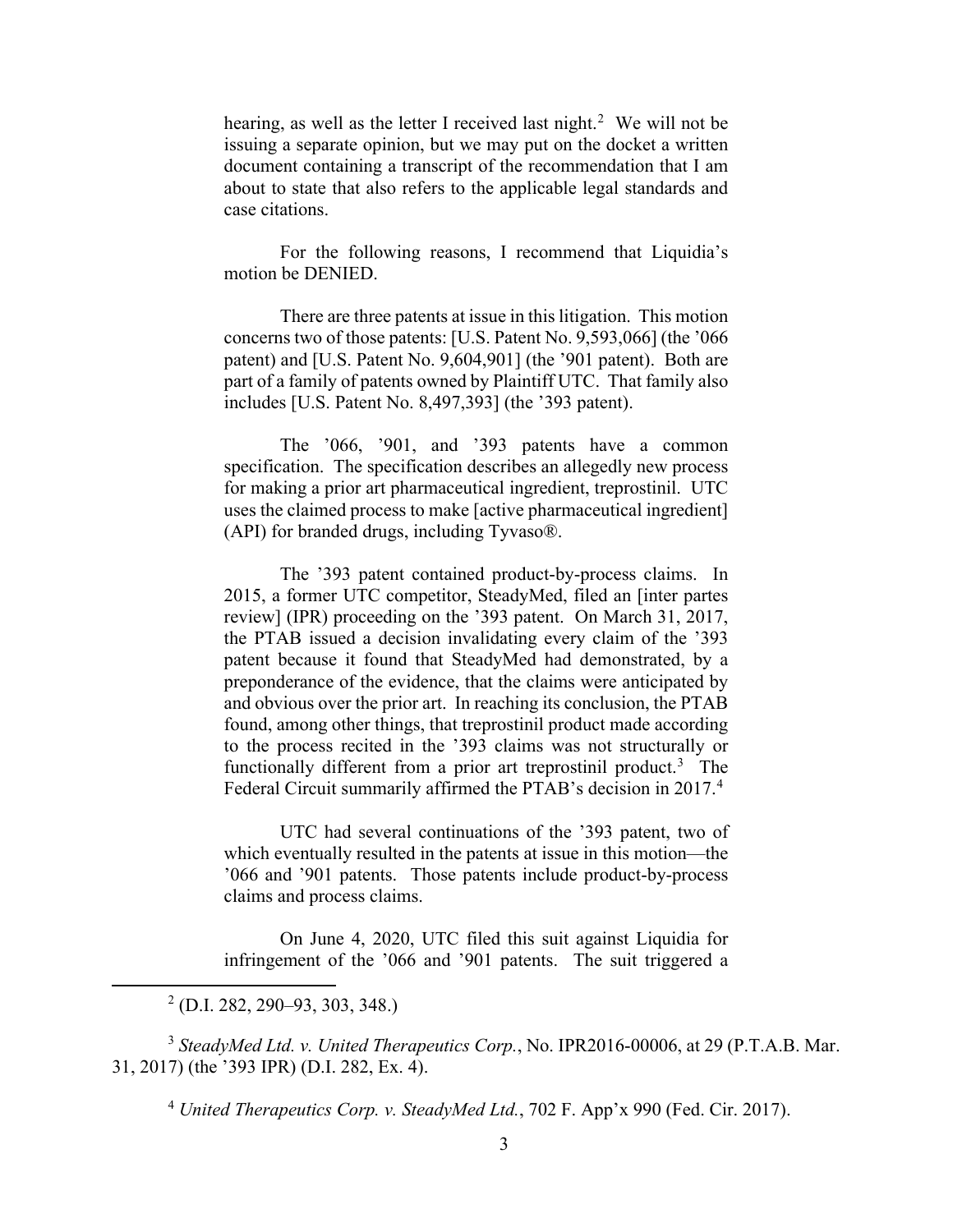thirty-month stay of the [Food & Drug Administration's] (FDA's) approval of Liquidia's pending New Drug Application. (D.I. 1.) UTC later amended its complaint to allege infringement of another patent not at issue in this motion. (D.I.16.)

On August 5, 2020, Liquidia filed its Answer and Counterclaims to the Amended Complaint. (D.I. 23.) Liquidia's pleading sets forth four "affirmative defenses." The pleading does not list collateral estoppel (or issue preclusion) as an affirmative defense. The pleading contains counterclaims for declaratory judgments of invalidity of the '066 and '901 patents, but nowhere does Liquidia's pleading suggest that the claims of the '066 and '901 patents are invalid on the basis of collateral estoppel or issue preclusion.<sup>[5](#page-3-0)</sup>

As part of discovery, Liquidia served preliminary invalidity contentions on November 13, 2020. Among other theories, Liquidia contended that claim 1 of the '066 patent and claim 1 of the '901 patent, both of which are product-by-process claims, were directed to the same product as invalidated product-by-process claim 1 of the '393 patent, and that the asserted claims were therefore "not directed to a novel and nonobvious product."<sup>[6](#page-3-1)</sup> But Liquidia's contentions did not suggest that the elements of estoppel (or issue preclusion) would be the applicable legal standard to its assertion of invalidity rather than the ordinary elements of novelty or nonobviousness. Nor do the preliminary contentions suggest to a reasonable reader that Liquidia was contending that the doctrine of issue preclusion applied to estop UTC from litigating the validity of all of the asserted claims of the '066 and '901 patents.

Liquidia served supplemental invalidity contentions on September 28, 2021. Liquidia's supplemental contentions are 265 pages long, not including a 12-page table of contents. In its supplemental contentions, Liquidia referred to the doctrine of issue preclusion and contended that UTC was "precluded" from relitigating the narrow issue of whether a person of skill in the art would have been motivated to combine two prior art references, Moriarty and Phares, because it had litigated and lost that issue in the '393 IPR.<sup>[7](#page-3-2)</sup> Liquidia also reiterated its earlier contention that the

<span id="page-3-2"></span><span id="page-3-1"></span><span id="page-3-0"></span> $<sup>5</sup>$  Liquidia did refer the '393 IPR in its pleading, but only in the context of its counter-</sup> claims for "improper patent listing" of the '066 and '901 patents.

 $<sup>6</sup>$  (D.I. 303, Ex. 42 at 115–19.)</sup>

 $7$  (D.I. 303, Ex. 43 at 49–50, 114–15.)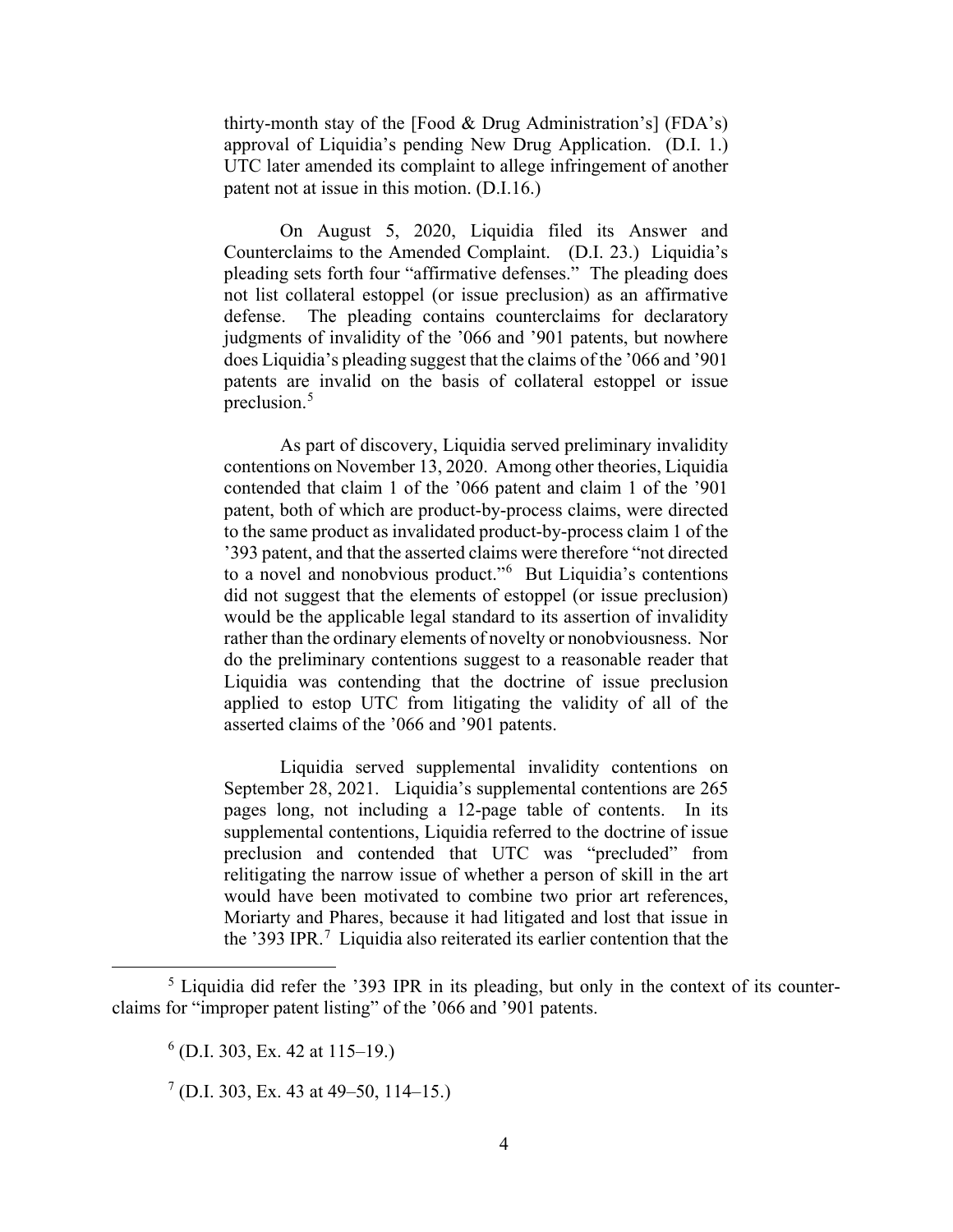'393 IPR was evidence that the asserted claims were "not directed to novel and nonobvious products" without referring to or even suggesting that issue preclusion would estop UTC from contesting the ultimate question of validity.<sup>[8](#page-4-0)</sup>

The deadline to amend pleadings was June 4, 2021. Fact discovery closed on September 17, 2021. Expert reports were due on October 15, November 12, and December 10, 2021.

In the middle of the expert report phase of the case, on November 2, 2021, Liquidia requested leave to file a motion for summary judgment of invalidity of the product-by-process claims in the '066 and '901 patents on the theory that UTC is estopped from relitigating their validity because they claim the same product as the '393 patent claims that the PTAB found invalid in the '393 IPR. The Court granted Liquidia's request for leave on December 14, 2021. Liquidia filed the pending summary judgement motion on January 7, 2022, and briefing was complete on February 11, 2022. The Court referred the motion to me on February 14, 2022. Trial begins in less than three weeks, on March 28, 2022.

In the pending motion, Liquidia argues that, as a result of the PTAB's finding that the '393 product-by-process claims are invalid, UTC is precluded from litigating the validity of the asserted productby-process claims in the  $0.066$  and  $0.901$  $0.901$  $0.901$  patents,  $9$  as well as the process claims.[10](#page-4-2) UTC makes a number of arguments as to why issue preclusion should not apply here. I agree with at least two of them, so I recommend that Liquidia's motion be denied.

First, I agree with UTC that Liquidia did not timely raise its issue preclusion argument. Issue preclusion is an affirmative defense that must be pleaded. $11$ 

Liquidia filed its responsive pleading in 2020—three years after the '393 IPR was affirmed by the Federal Circuit—but that pleading does not mention or suggest collateral estoppel or issue preclusion. Nor does the record before me reflect that Liquidia gave

<span id="page-4-0"></span> $8$  (D.I. 303, Ex. 43 at 161–68.)

 $9$  Claims 1–3, 6, and 9 of the '066 patent and 1–4 and 8 of the '901 patent.

 $10$  Claim 8 of the '066 patent and claim 6 of the '901 patent.

<span id="page-4-3"></span><span id="page-4-2"></span><span id="page-4-1"></span><sup>11</sup> Fed. R. Civ. P. 8(c); *Blonder-Tongue Labs., Inc. v. Univ. of Ill. Found.*, 402 U.S. 313, 350 (1971).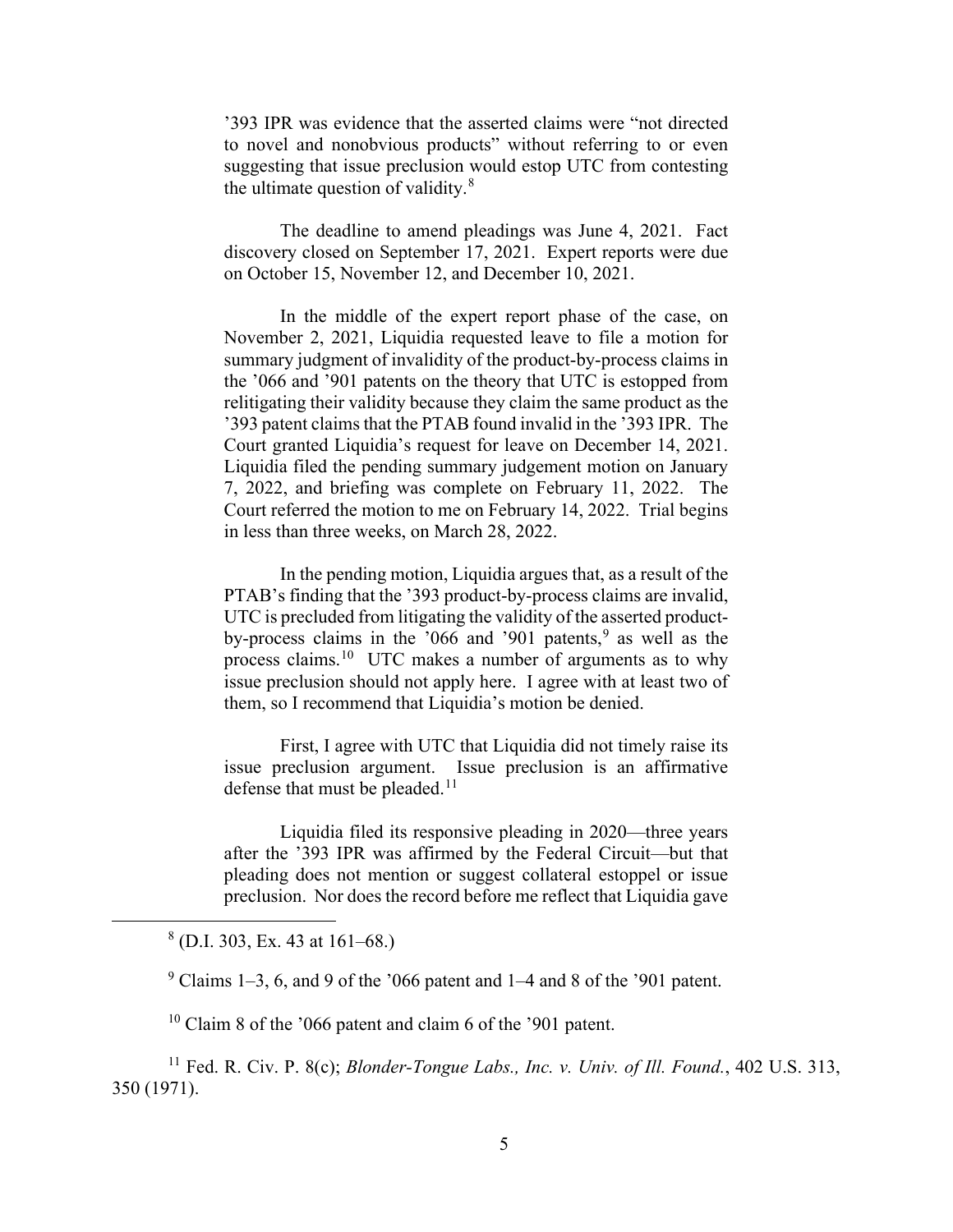fair notice of its preclusion theory as to the product-by-process claims, in its contentions or otherwise, before raising it for the first time in its request for leave to file a summary judgment motion in November 2021, just after the close of fact discovery. Liquidia did not raise its preclusion theory as to the process claims until January 2022, just over two months before trial.

Liquidia has not demonstrated good cause to amend its pleadings now.[12](#page-5-0) Nor has it shown good cause to move for summary judgment of invalidity on a basis not fairly raised in its contentions. And I agree with UTC that permitting Liquidia to raise this issue at this late stage would be unfair to UTC. For example, it would deprive UTC of an opportunity to develop additional evidence to respond to Liquidia's estoppel arguments. In so concluding, I recognize that the question of issue preclusion is a legal determination. But it is a legal determination that rests on underlying facts, some of which UTC disputes and did not have a fair chance to develop. $13$ 

I also recognize that the Court has discretion to permit a defendant to raise an unpleaded affirmative defense by motion if the relevant legal and factual issues were raised early enough to give the plaintiff a fair chance to respond.<sup>[14](#page-5-2)</sup> To be clear, I recognize that the Court has that discretion, but I recommend declining to exercise it because I cannot say on this record that UTC was not prejudiced by Liquidia raising this issue so late.

<span id="page-5-0"></span><sup>12</sup> Fed. R. Civ. P. 16(b)(4); *E. Minerals & Chems. Co. v. Mohan*, 225 F.3d 330, 340 (3d Cir. 2000). The court-ordered deadline for amendments was June 4, 2021. (D.I. 20.)

<span id="page-5-1"></span><sup>13</sup> *Blonder-Tongue*, 402 U.S. at 333; *Westwood Chem., Inc. v. United States*, 525 F.2d 1367, 1375 (Ct. Cl. 1975) (citing *Graham v. John Deere Co.*, 383 U.S. 1 (1966)); *Ohio Willow Wood Co. v. Alps South, LLC*, 735 F.3d 1333, 1342 (Fed. Cir. 2013) (citing *Westwood Chem.* with approval). UTC correctly points out that some of the facts underlying issue preclusion differ from the typical issues underlying validity. (Tr \_\_.) For example, Liquidia's theory of issue preclusion depends on how a person skilled in the art would understand the language of the invalidated claims of the '393 patent and whether the different claim language used by the '066 and '901 patents would result in structural or functional differences from the prior art that were not considered in the '393 IPR.

<span id="page-5-2"></span><sup>14</sup> *Corteau v. United States*, 287 F. App'x 159, 161 (3d Cir. 2008) (quoting *Charpentier v. Godsil*, 937 F.2d 859, 864 (3d Cir. 1991)). The Court did grant Liquidia leave to file its motion for summary judgement, but in doing so it did not decide whether raising issue preclusion so late in the case was procedurally proper. (D.I. 267.)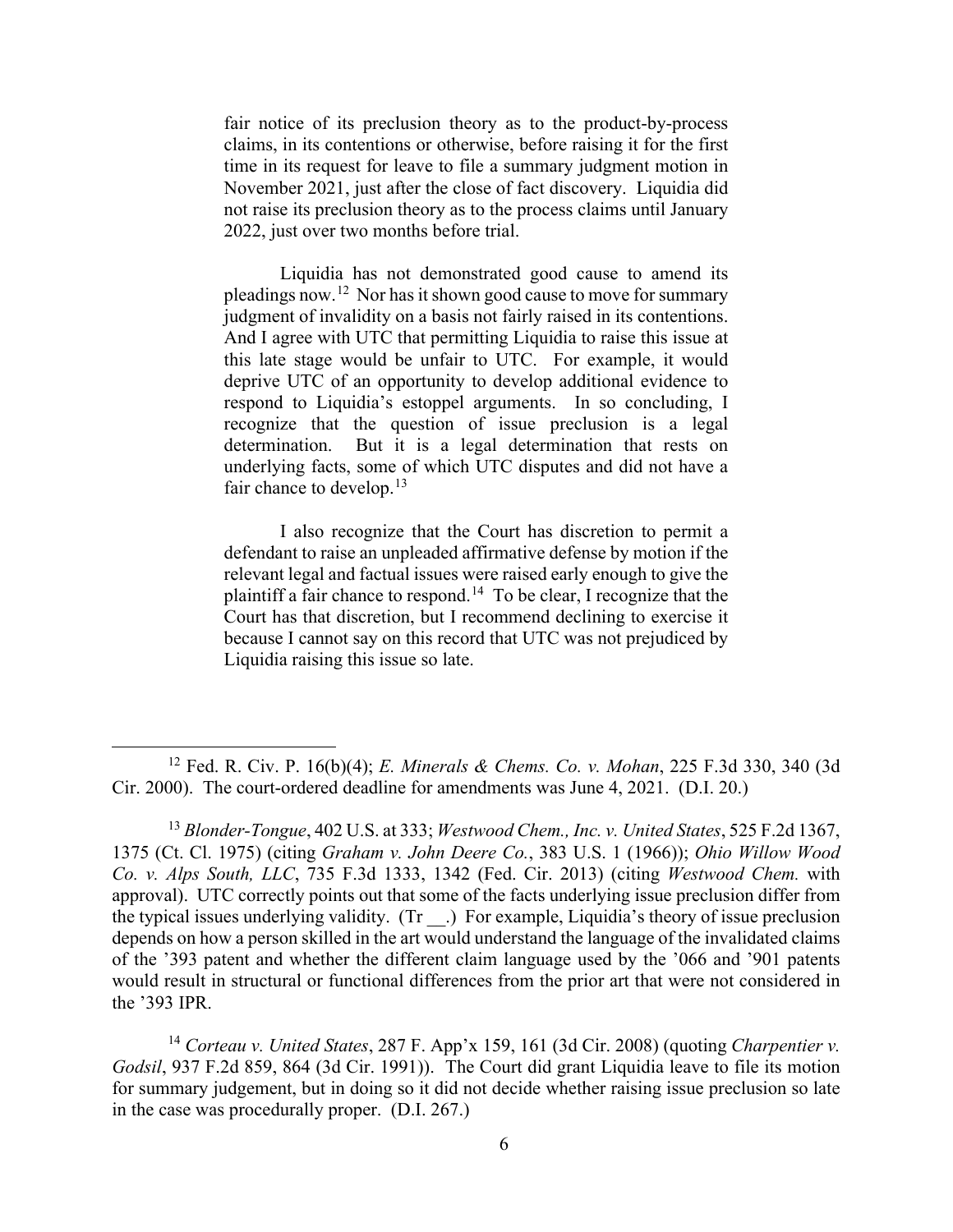I also note that, given the late hour at which Liquidia presented its motion, I don't see how issue preclusion effectively accomplishes the goals of conserving judicial resources or preventing unfair burden. Having carefully reviewed the record, I am confident that the Court's consideration of Liquidia's issue preclusion theory is at least as great of an expenditure of judicial resources as trying the issue of validity. And Liquidia has saved no appreciable burden by making this motion after it has already litigated to the eve of trial.

There is a second independent reason that I recommend denying Liquidia's motion: Liquidia cannot demonstrate that the rules of issue preclusion permit its application here.

As an initial matter, there is no dispute that issue preclusion can apply to the decision of an administrative agency such as the PTAB.<sup>[15](#page-6-0)</sup> But issue preclusion only applies if the ordinary elements are met, and the rules restricting its application must be "carefully observed."[16](#page-6-1) One element that must be shown is that the "issue sought to be precluded is the same as that involved in the prior action."[17](#page-6-2) However, it is black letter law that issue preclusion does not apply if the party seeking preclusion has a significantly heavier burden of proof on that issue in the second action than they did in the first.[18](#page-6-3) 

<sup>15</sup> *B & B Hardware, Inc. v. Hargis Indus., Inc.*, 575 U.S. 138, 148 (2015).

<sup>16</sup> *Id*. at 148, 153.

<span id="page-6-2"></span><span id="page-6-1"></span><span id="page-6-0"></span><sup>17</sup> *Karns v. Shanahan*, 879 F.3d 504, 514 n.3 (3d Cir. 2018) (cleaned up); *Soverain Software LLC v. Victoria's Secret Direct Brand Mgmt., LLC,* 778 F.3d 1311, 1314–15 (Fed. Cir. 2015) (holding that regional circuit law governs issue preclusion except on "issues . . . that implicate substantive patent law," but recognizing that Federal Circuit precedent requires "identity of issues in a prior proceeding").

<span id="page-6-3"></span><sup>18</sup> *Grogan v. Garner*, 498 U.S. 279, 284–85 (1991) (explaining that an issue proved by a preponderance of the evidence in one proceeding could not preclude relitigation of the issue in later proceedings that required proof by clear and convincing evidence); *In re Braen*, 900 F.2d 621, 624 (3d Cir. 1990) ("[D]isparate burdens of proof foreclose application of the issue preclusion doctrine."); Restatement (Second) of Judgements § 28(4) (Am. Law Inst. 1982) ("Although an issue is actually litigated and determined by a valid and final judgment, and the determination is essential to the judgment, relitigation of the issue in a subsequent action . . . is not precluded [where] . . . (4) the [party seeking preclusion] has a significantly heavier burden than [they] had in the first action . . . ."); *see id*. at cmt. f; 18 Charles Alan Wright & Arthur R. Miller, *Federal Practice and Procedure* § 4422 (3d ed. 1998) ("Preclusion also has been denied when a party who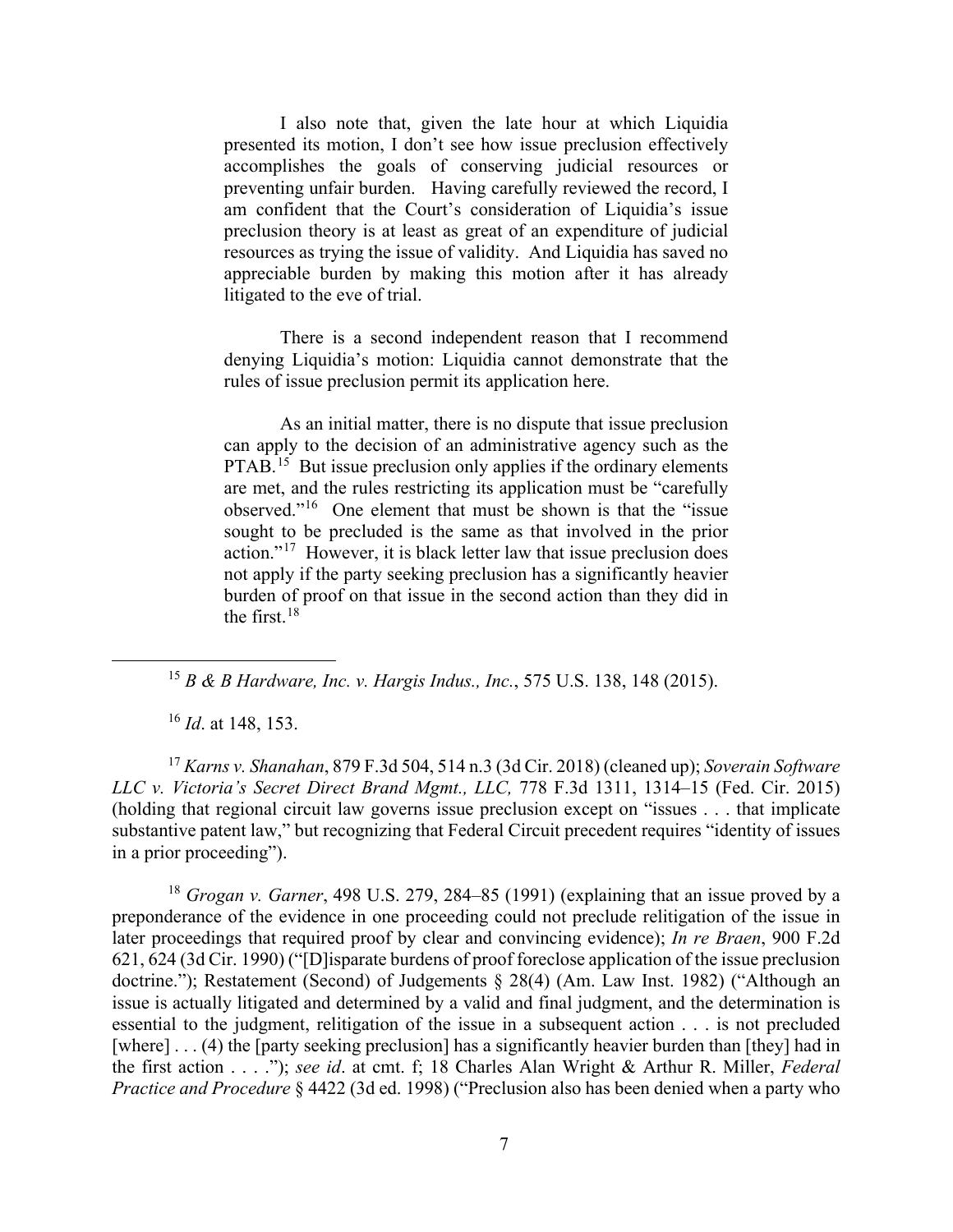Liquidia contends that the product-by-process claims at issue in this case claim the same "product" as the '393 patent claims, which were found invalid by the PTAB in the '393 IPR (later affirmed by the Federal Circuit). Liquidia also contends that other findings made by the PTAB in the '393 IPR give rise to issue preclusion that results in invalidation of the process claims.

I will assume, for purposes of the argument only, that (1) there are no "patentably significant"<sup>[19](#page-7-0)</sup> differences between the '393 product-by-process claims on the one hand, and the '066 and '901 product-by-process claims on the other; and (2) the PTAB made other findings on issues relevant to the obviousness of the process claims of the '066 and '901 patents.

Even if those were true, the problem for Liquidia is that the PTAB made its findings on a preponderance of the evidence standard, $2<sup>0</sup>$  and Liquidia must prove invalidity in this case by clear and convincing evidence.<sup>21</sup> The upshot is that, even if the PTAB made findings on issues identical to issues being litigated here, those findings cannot be given preclusive effect in this case. For that independent reason, Liquidia's motion should be denied.

Liquidia points out that the PTAB's decision was affirmed by the Federal Circuit. But all that means is that the Federal Circuit concluded that the PTAB's factual findings were supported by

<sup>19</sup> *Ohio Willow Wood*, 735 F.3d at 1343.

<span id="page-7-2"></span><span id="page-7-1"></span><span id="page-7-0"></span><sup>20</sup> *See, e.g.*, '393 IPR at 3 ("We hold that SteadyMed has demonstrated by a preponderance of the evidence that claims 1–22 are unpatentable under 35 U.S.C. § 102(b) and 35 U.S.C. § 103(a)."); 35 U.S.C. § 316(e) ("In an [IPR], the petitioner shall have the burden of proving a proposition of unpatentability by a preponderance of the evidence.").

<sup>21</sup> *Microsoft Corp. v. i4i LP*, 564 U.S. 91, 97 (2011).

has proved an issue by a preponderance of the evidence later must prove the same issue by a higher standard.").

The Federal Circuit and the Supreme Court "regularly turn[] to the Restatement (Second) of Judgments for a statement of the ordinary elements of issue preclusion." *B & B*, 575 U.S. at 148 (citing, *inter alia*, Restatement (Second) of Judgments § 28); *see also, e.g.*, *Medtronic, Inc. v. Mirowski Fam. Ventures, LLC*, 571 U.S. 191, 200 (2014) (citing Restatement (Second) of Judgments § 28(4) for the proposition that differences in the burden of proof may prevent issue preclusion); *Power Integrations, Inc. v. Semiconductor Components Indus., LLC*, 926 F.3d 1306, 1312 (Fed. Cir. 2019) (citing Restatement (Second) of Judgments § 28); *Soverain Software*, 778 F.3d at 1316 (same).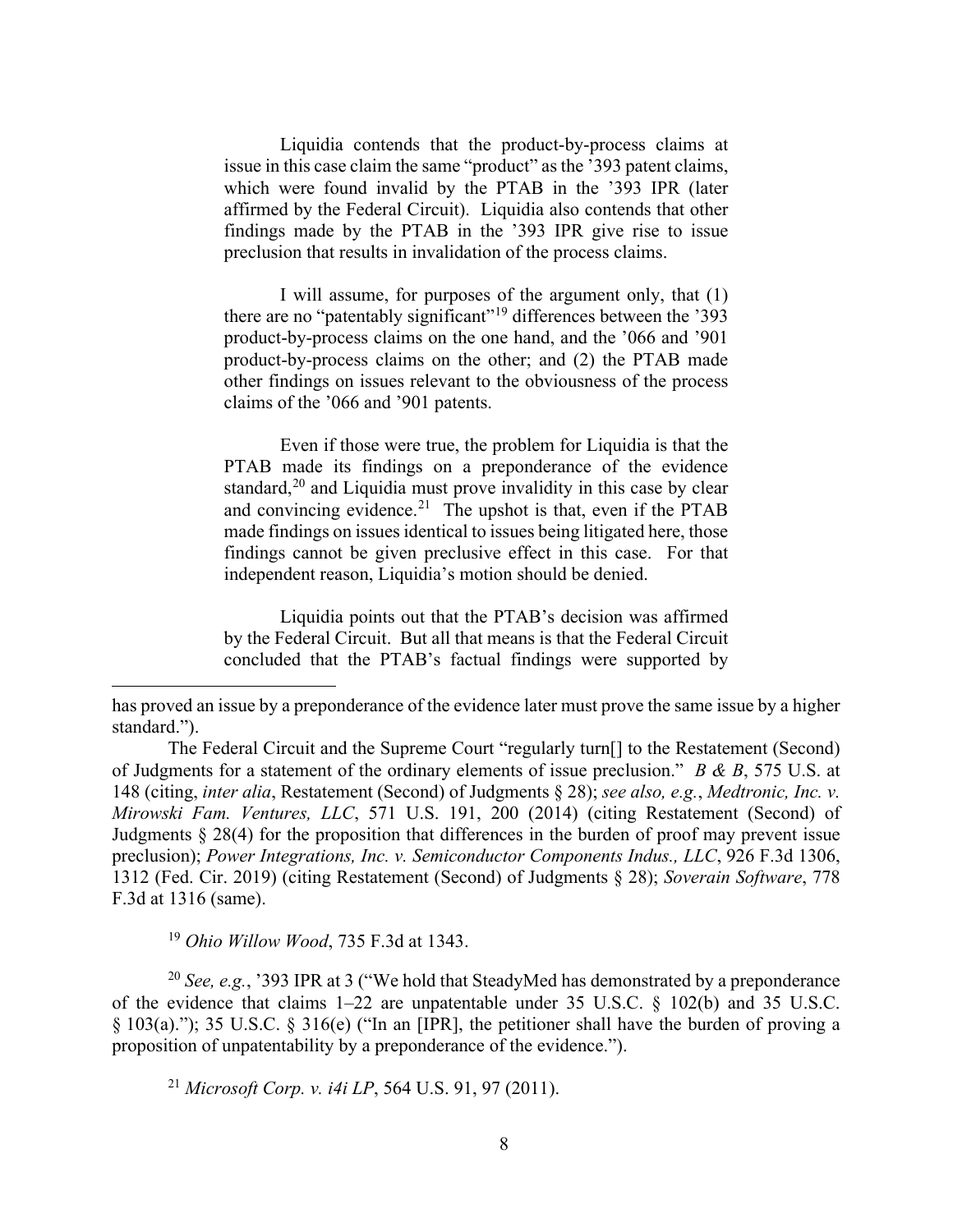substantial evidence.<sup>22</sup> The Federal Circuit did not make any findings by clear and convincing evidence. Nor could it, because the Federal Circuit is not a fact-finding body.

At oral argument, Liquidia cited to the Federal Circuit's opinion in *XY,* [*LLC*] *v. Trans Ova Genetics*. [23](#page-8-1) Liquidia suggested that *XY* stands for the proposition that, after the Federal Circuit affirms an IPR, issues decided by the PTAB should be given preclusive effect in a district court litigation, even if that litigation involves different patents and different burdens.

I disagree. In *XY*, the Federal Circuit stated that its affirmance of a PTAB IPR decision invalidating a patent had "immediate issue-preclusive effect on any pending or co-pending actions involving *the patent*" in district court.<sup>24</sup> The result of that case means that a patentee who gets his patent invalidated in an IPR that is later affirmed by the Federal Circuit cannot go around suing people on *that patent* in district courts. It's unclear to me that the Federal Circuit needed to invoke the doctrine of issue preclusion to reach that commonsense result since the [America Invents Act] already says that the [Patent and Trademark Office] Director must cancel any claim of a patent invalidated by an affirmed IPR.<sup>[25](#page-8-3)</sup>

Putting that aside, even if *XY* stands for the proposition that there is an exception to the ordinary requirements of issue preclusion for specific claims invalidated by the PTAB and affirmed on appeal, there is no reason that such an exception would apply to a case like this, where different patents are asserted in the district court than were at issue in the IPR.

<sup>23</sup> 890 F.3d 1282, 1294 (Fed. Cir. 2018)

<span id="page-8-2"></span><span id="page-8-1"></span><sup>24</sup> 890 F.3d at 1294 (emphasis added). The question of issue preclusion was raised *sua sponte* by the court and was decided by a split panel without briefing and without any discussion of the elements or rules governing issue preclusion. *Id*. at 1294, 1300 (Newman, J., dissenting in part).

<span id="page-8-3"></span><sup>25</sup> 35 U.S.C. § 318(b); *In re Papst Licensing GmbH & Co. KG Pat. Litig.*, 320 F. Supp. 3d 132, 134 (D.D.C. 2018) ("If the PTAB finds that a claim is unpatentable, and the patent holder fails to file a timely appeal or the appeal is unsuccessful, then the PTO is required to issue a certificate cancelling the claim, and the patent holder may no longer assert that claim in litigation or otherwise.").

<span id="page-8-0"></span><sup>22</sup> *See In re Nuvasive, Inc.*, 842 F.3d 1376, 1379 (Fed. Cir. 2016) ("We review the PTAB's factual determinations for substantial evidence and its legal determinations de novo").